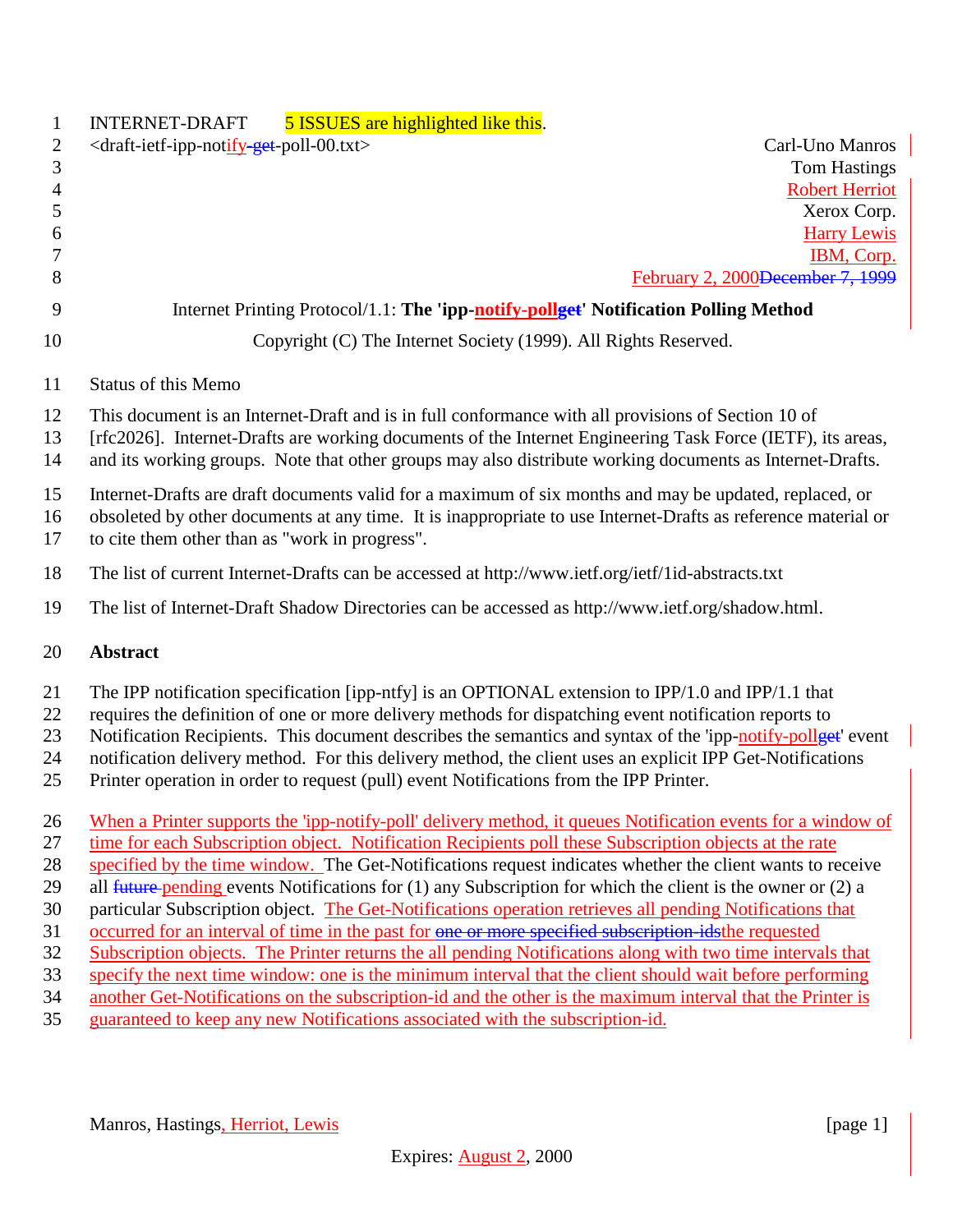#### INTERNET-DRAFT IPP/1.1: **The 'ipp-notify-poll' Notification Delivery Method** Feb 2, 2000

- The Printer may keep the channel open if the minimum interval is sufficiently short, but in any case the
- client performs a new Get-Notifications operation each time it wants more Notifications. Since the client
- will be making Get-Notification requests before the time window expires, the Printer will, on occasion,
- return the same event Notification in two successive responses. The later ones in the previous response will
- become the earliest in the next response. The client is expected to filter out these duplicates which is easy 41 to do because of the sequence number in each Notification. Each Get-Notifications request returns a new
- 42 set of Notifications, that is, it does not return any returned in previous responses. In either case, the event
- Notifications are returned as MIME multi-part-related responses to the Get-Notifications request. The
- HTTP channel is kept open, so that subsequence event Notifications are returned using additional MIME
- multi-part-related responses.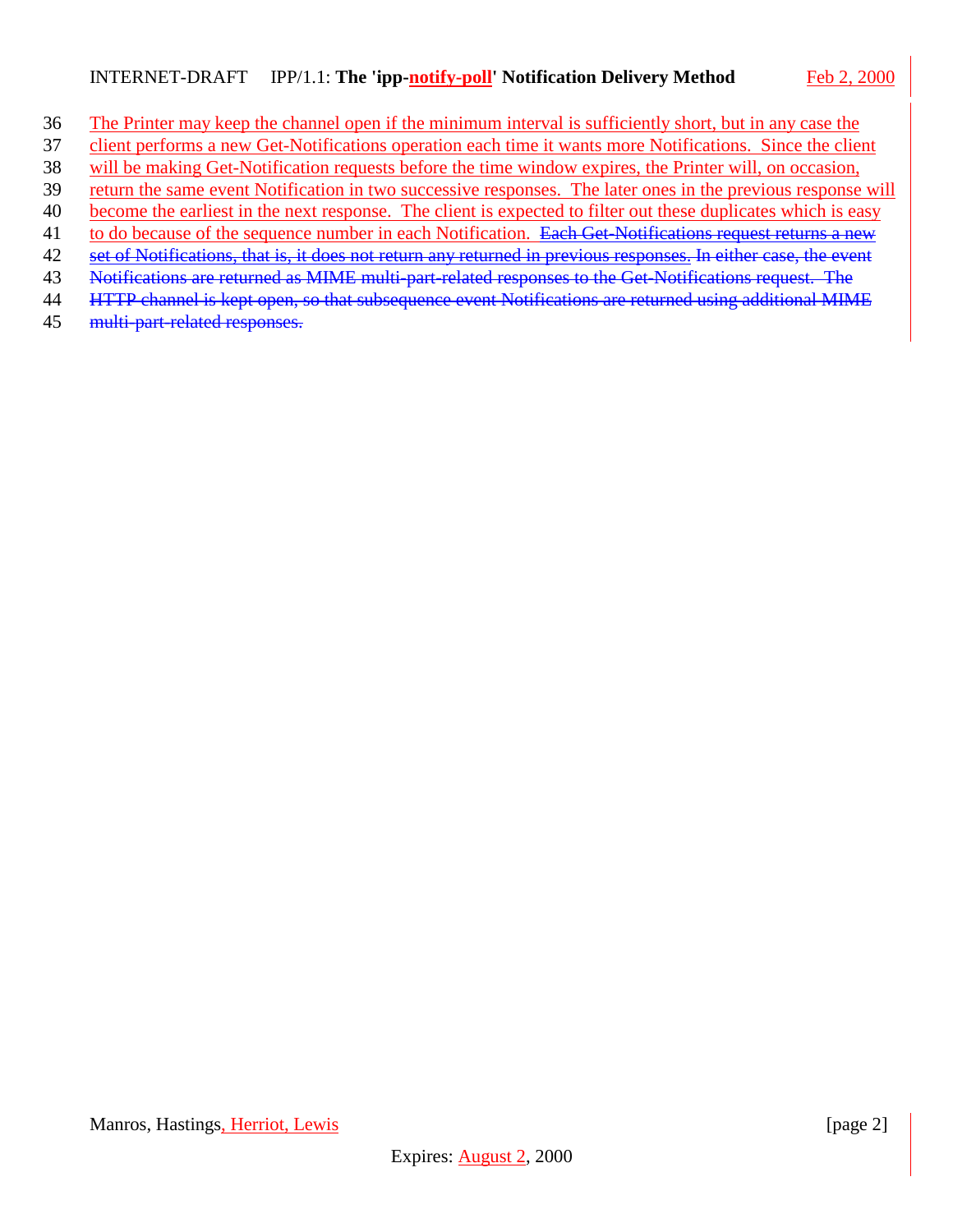- The full set of IPP documents includes:
- Design Goals for an Internet Printing Protocol [RFC2567]
- Rationale for the Structure and Model and Protocol for the Internet Printing Protocol [RFC2568]
- Internet Printing Protocol/1.1: Model and Semantics [ipp-mod]
- Internet Printing Protocol/1.1: Encoding and Transport [ipp-pro]
- 51 Internet Printing Protocol/1.1: Implementer's Guide [ipp-iig]
- Mapping between LPD and IPP Protocols [RFC2569]
- Internet Printing Protocol/1.0 & 1.1: Event Notification Specification [ipp-ntfy]
- 
- The "Design Goals for an Internet Printing Protocol" document takes a broad look at distributed printing
- functionality, and it enumerates real-life scenarios that help to clarify the features that need to be included
- in a printing protocol for the Internet. It identifies requirements for three types of users: end users,
- operators, and administrators. It calls out a subset of end user requirements that are satisfied in IPP/1.0. A few OPTIONAL operator operations have been added to IPP/1.1.
- The "Rationale for the Structure and Model and Protocol for the Internet Printing Protocol" document
- describes IPP from a high level view, defines a roadmap for the various documents that form the suite of

IPP specification documents, and gives background and rationale for the IETF working group's major

- decisions.
- The "Internet Printing Protocol/1.1: Model and Semantics" document describes a simplified model with
- abstract objects, their attributes, and their operations that are independent of encoding and transport. It
- introduces a Printer and a Job object. The Job object optionally supports multiple documents per Job. It
- also addresses security, internationalization, and directory issues.
- The "Internet Printing Protocol/1.1: Encoding and Transport" document is a formal mapping of the abstract operations and attributes defined in the model document onto HTTP/1.1 [RFC2616]. It defines the
- encoding rules for a new Internet MIME media type called "application/ipp". This document also defines
- the rules for transporting over HTTP a message body whose Content-Type is "application/ipp". This
- document defines a new scheme named 'ipp' for identifying IPP printers and jobs.
- The "Internet Printing Protocol/1.1: Implementer's Guide" document gives insight and advice to
- implementers of IPP clients and IPP objects. It is intended to help them understand IPP/1.1 and some of the
- considerations that may assist them in the design of their client and/or IPP object implementations. For
- example, a typical order of processing requests is given, including error checking. Motivation for some of
- the specification decisions is also included.
- The "Mapping between LPD and IPP Protocols" document gives some advice to implementers of gateways between IPP and LPD (Line Printer Daemon) implementations.
- The "Event Notification Specification" document defines OPTIONAL operations that allow a client to
- subscribe to printing related events. Subscriptions include "Per-Job subscriptions" and "Per-Printer
- subscriptions". Subscriptions are modeled as Subscription objects. Four other operations are defined for
- subscription objects: get attributes, get subscriptions, renew a subscription, and cancel a subscription.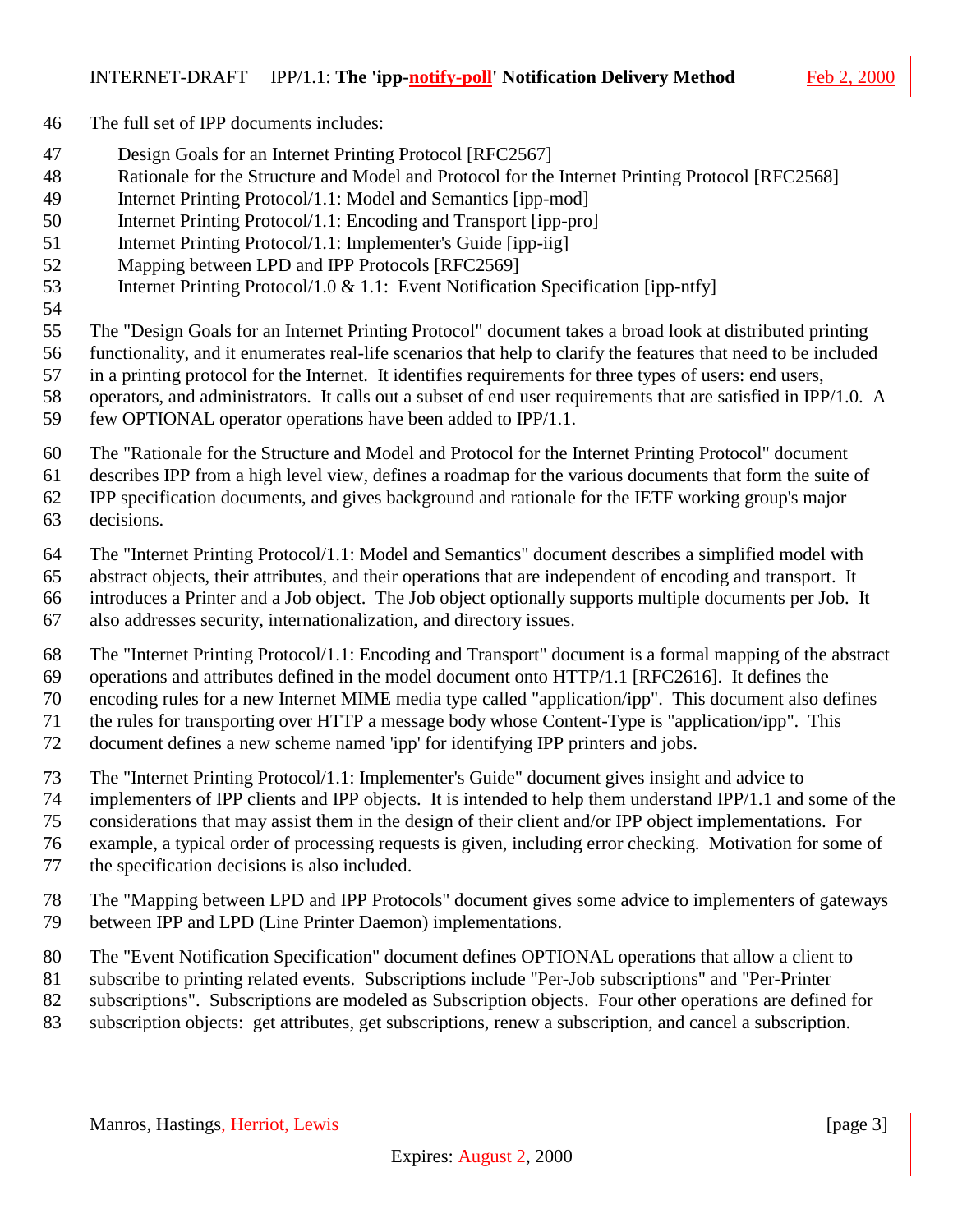| 85<br><b>Table of Contents</b>                                                                                        |  |
|-----------------------------------------------------------------------------------------------------------------------|--|
| 86<br>1                                                                                                               |  |
| 87<br>$\overline{2}$                                                                                                  |  |
| 3<br>88                                                                                                               |  |
| 89<br>$\overline{4}$<br>90<br>4.1<br>91<br>4.2                                                                        |  |
| Extension to Print-Job, Print-URI, Create-Job, Create-Printer-Subscription and Create-Printer-<br>92<br>5<br>93<br>94 |  |
| 95<br>6                                                                                                               |  |
| 96<br>$\tau$                                                                                                          |  |
| 97<br>8                                                                                                               |  |
| 98<br>9                                                                                                               |  |
| 99<br>10                                                                                                              |  |
| 100<br>11                                                                                                             |  |
| 101<br>102                                                                                                            |  |

Feb 2, 2000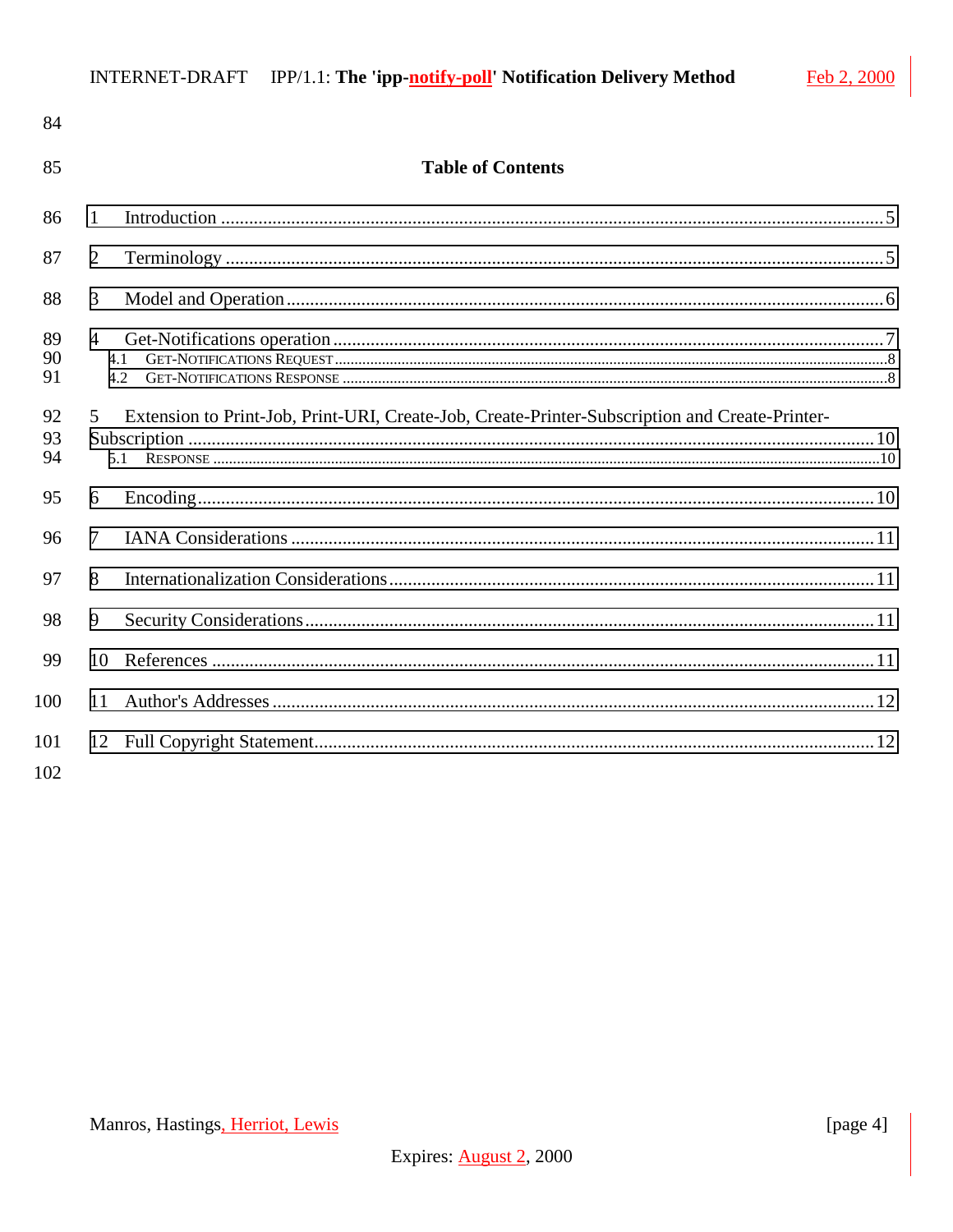<span id="page-4-0"></span>

#### **1 Introduction**

 IPP printers that support the OPTIONAL IPP notification extension [ipp-ntfy] either a) accept, store, and 106 use notification subscriptions to generate event Notification reports and implement one or more delivery methods for notifying interested parties, or b) support a subset of these tasks and farm out the remaining 108 tasks to a Notification Delivery Service. The  $\frac{1}{1}$  ipp-getipp-notify-poll' event notification delivery method specified in this document defines a Get-Notifications operation that may be used in a variety of 110 notification scenarios. Its primary intended use is for clients that want to be Notification Recipients.  $\pm \Theta$ 111 explicitly request (pull) event Notifications from the IPP Printer upon request. However, the Get-112 Notifications operation may also be used by Notification Delivery Services to request (pull) event 113 Notifications from an IPP Printer for subsequent distribution to the Ultimate Notification Recipients. The 114 HTTP channel is kept open, so that subsequence event Notifications are returned using additional MIME multi-part-related responses. When a Printer supports the 'ipp-notify-poll' delivery method, it queues Notification events for a window of time for each Subscription object. Notification Recipients poll these Subscription objects at the rate specified by the time window. The Get-Notifications request indicates whether the client wants to receive all pending events Notifications for (1) any Subscription for which the client is the owner or (2) a particular Subscription object. The Get-Notifications operation retrieves all pending Notifications that occurred for 121 an interval of time in the past for for one or more specified subscription-idsthe requested Subscription objects. The Printer returns all pending Notifications along with two time intervals that specify the next time window: one is the minimum interval that the client should wait before performing a Get-Notifications on the subscription-id and the other is the maximum interval that the Printer is guaranteed to keep any new Notifications associated with the subscription-id. The Printer may keep the channel open if the minimum interval is sufficiently short, but in any case the client performs a new Get-Notifications operation each time it wants more Notifications. Since the client will be making Get-Notification requests before the time window expires, the Printer will, on occasion, return the same event Notification in two successive responses. The later ones in the previous response will 130 become the earliest in the next response. The client is expected to filter out these duplicates which is easy to do because of the sequence number in each Notification. The reason for not removing the Notifications from the Subscription object with every Get-Notifications request, is so that multiple Notification Recipients can be polling the same subscription object. This is useful if you are logged in to several 134 desktops at the same time and want to see the same events at both places. Each Get-Notifications request 135 returns a new set of notifications, that is, it does not return any returned in previous responses.

### **2 Terminology**

- This section defines the following additional terms that are used throughout this document:
- REQUIRED: if an implementation supports the extensions described in this document, it MUST support a REQUIRED feature.

Manros, Hastings, Herriot, Lewis [page 5] [page 5]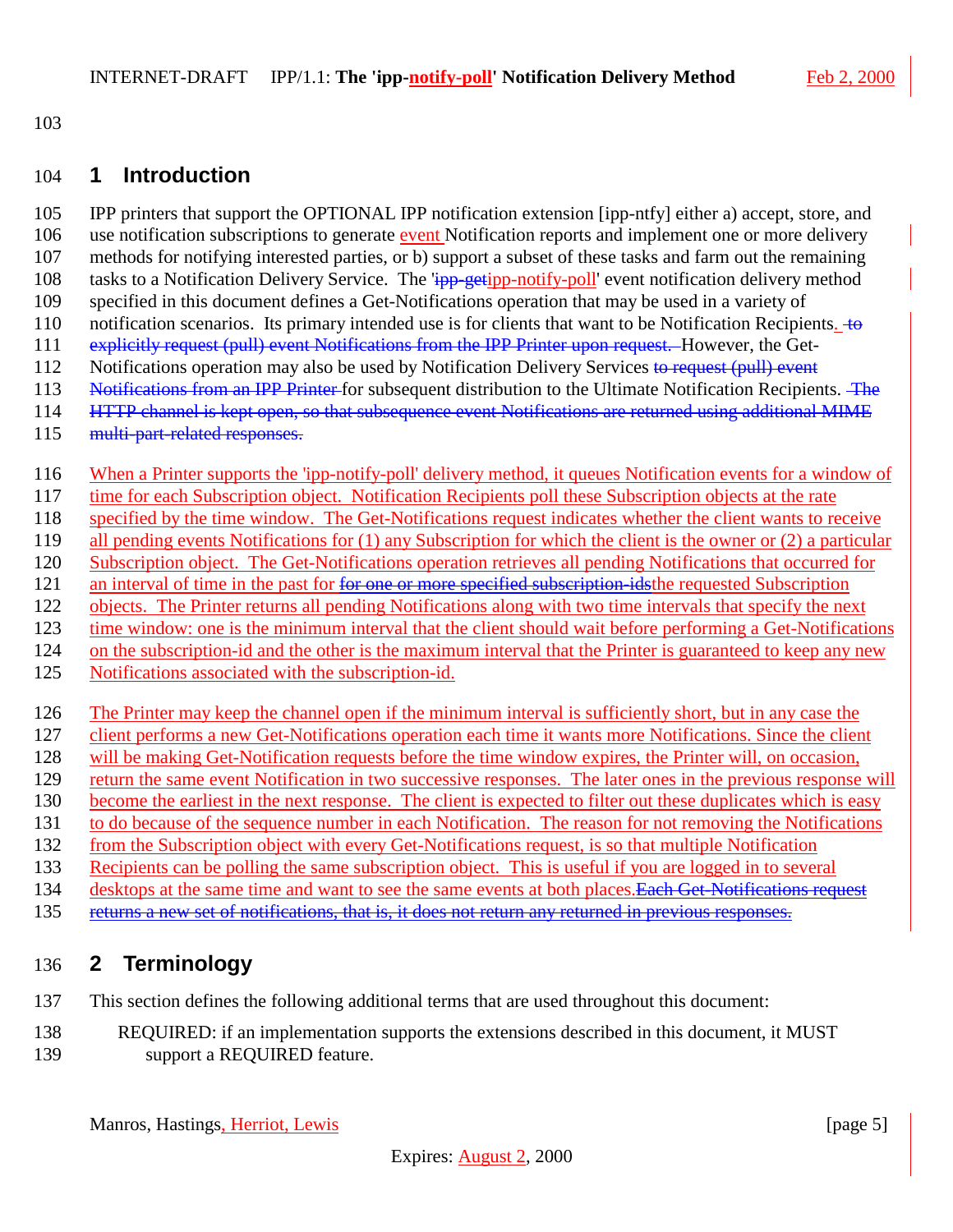- <span id="page-5-0"></span>140 OPTIONAL: if an implementation supports the extensions described in this document, it MAY support 141 an OPTIONAL feature.
- 142 Notification Recipient See [ipp-ntfy]
- 143 Subscription object See [ipp-ntfy]
- 144 Ultimate Notification Recipient See [ipp-ntfy]

### 145 **3 Model and Operation**

146 In the IPP Notification Model [ipp-ntfy], one or more Per-Job Subscriptions can be supplied in the Job

147 Creation operation or OPTIONALLY as subsequent Create-Job-Subscription operations; one Per-Printer

148 Subscription can be supplied in the Create-Printer operation. The client that creates these Subscription

- 149 objects becomes the owner of the Subscription object.
- 150 When creating each Subscription object, the client supplies the "notify-recipient" (uri) attribute. The
- 151 "notify-recipient" attribute specifies both a single Notification Recipient that is to receive the Notifications
- 152 when subsequent events occur and the method for Notification delivery that the IPP Printer is to use. For
- 153 the 'ipp-notify-poll' Notification delivery method defined in this document, there is no notify-recipient
- 154 because the Printer waits for one or moresome clients to ask for Notifications from a Subscription object
- 155 rather than sending them. the notification method is 'ipp-get', and the Notification Recipient is omitted,
- 156 since Rather, any client that is authenticated (1) as an operator or administrator or (2) as the owner of the
- 157 Subscription object can initiate a Get-Notifications operation for that Subscription object. Therefore, any
- 158 Printer that supports the 'ipp-notify-poll' notification delivery method MUST queue event Notifications for
- 159 a sliding window of time for each Subscription object. Thus a single user can login at different places, say
- 160 his/her office, the lab, and/or several desktops in the same room, and receive the same event Notifications
- 161 from a single Subscription object.
- 162 For the 'ipp-get' notification delivery method defined in the document, the client who created the
- 163 Subscription objects is also the Notification Recipient. The client issues a Get-Notifications Printer
- 164 operation in order to initiate the delivery of the next event pending Notifications that occurrheld by the
- 165 Printer for the specified subscription-idSubscription objects requested. The client can indicate in the Get-
- 166 Notifications request whether it wants to receive all future event pending Notifications for (1) any existing
- 167 or future Subscription objects for which it is the owner or (2) a particular Subscription object(s) (for which
- 168 it MUST be the owner or have read-access rights). In either case, the Notifications are returned as MIME
- 169 multi-part-relatedin a responses to the Get-Notifications request.
- 170 If the client requests a persistent channel and if the Printer has returned minimum intervals that are
- 171 sufficiently short, then the Printer keeps the channel open. The HTTP channel is kept open for an indefinite
- 172 period, so that the IPP Printer continues to return additional parts of the MIME multi-part-related responses
- 173 for each event Notification as it occurs. Either the client or the IPP Printer can disconnect the HTTP
- 174 connection. However, if the IPP Printer grants an HTTP connection it SHOULD disconnect only under
- 175 unusual circumstances.
- 176 ISSUE 01: Should it be possible for a client to ask for the Per-Job Subscriptions for a particular job using a 177 "job-id", instead of the subscription-id, which currently isn't returned by a Job Creation operation?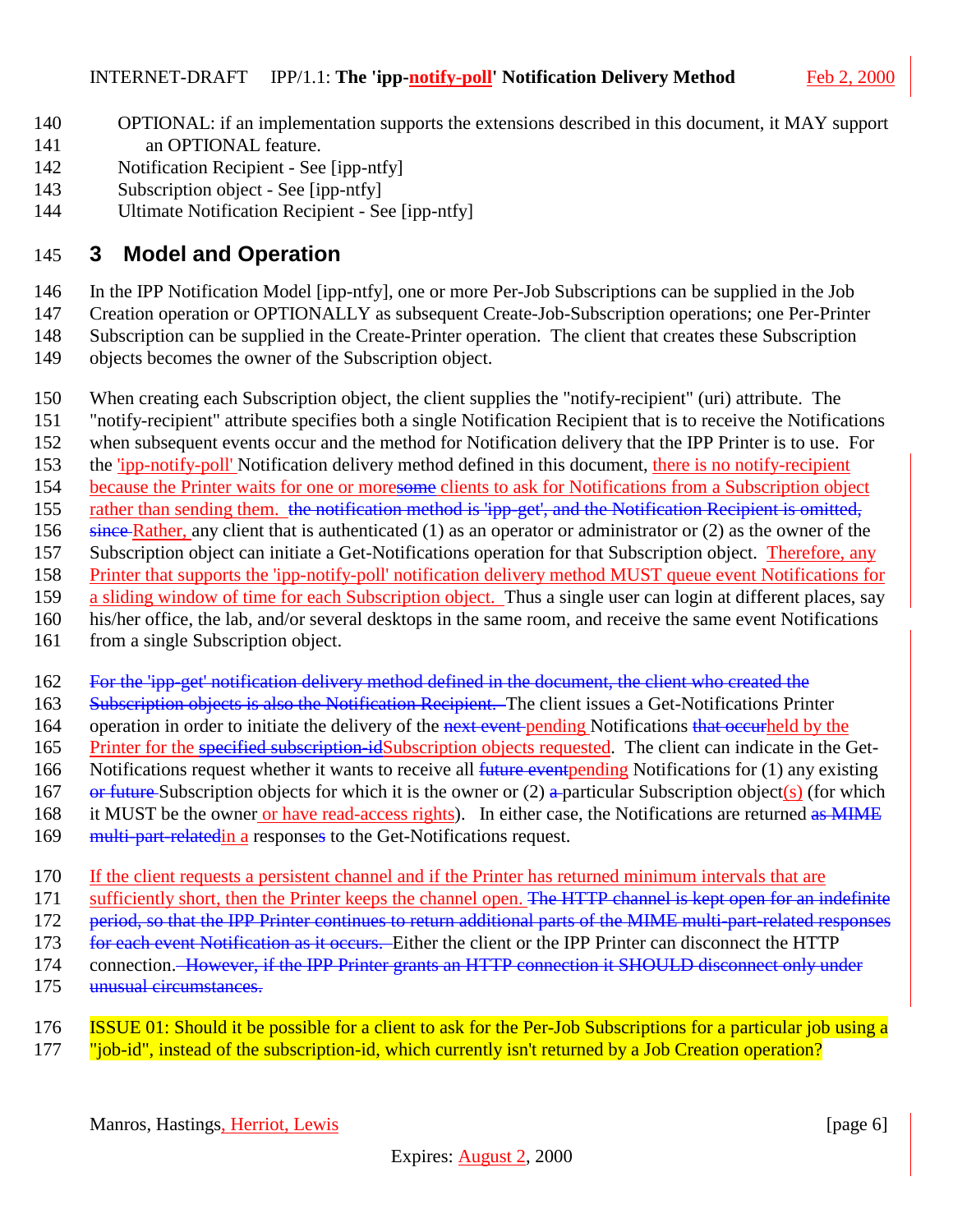- <span id="page-6-0"></span>178 ISSUE 01: Is there a limit to the number of outstanding Get Notifications requests that an IPP Printer
- 179 supports? What is this number? How does it relate to the maximum number of Subscriptions? Can the
- 180 elient determine the number?
- 181 **ISSUE 02:** Should an implementation be able to queue event Notifications, so that a client can get event
- 182 Notifications that had occurred prior to the Get-Notifications? If so, how long does the IPP Printer keep the
- 183 event Notifications before discarding them (for this delivery method only)? The lease time of the
- 184 Subscription object? If this is possible, should the subscriber get to say whether to queue or not, or is it just
- 185 baked into the implementation. If the former, does the subscriber indicate via a parameter in the
- 186 notification method URL? If the latter, how does a client discover whether event Notifications are queued
- 187 or not? Should we have two different notification methods, one the queues and one that doesn't?

# 188 **4 Get-Notifications operation**

189 This REQUIRED operation allows the client to request that *future eventpending* Notifications be delivered

- 190 as **MIME** multi-part-related a responses to this request. The client MUST be the owner or have write-
- 191 access rights of the Subscription objects that are involved and the delivery method specified when the
- 192 Subscription objects were created MUST be  $\frac{1}{1}$ pp-getipp-notify-poll<sup>'</sup>unspecified. When the Printer creates a
- 193 Subscription Object, either with a job-creationJob Creation operation or with a Create-Printer-Subscription
- 194 or Create-Job-Subscription operation and a subscription object contains a NULLthe 'ipp-notify-poll' value
- 195 for the "notify-recipient" operation attribute, the Printer returns a minimum and maximum interval in the 196 response. The client SHOULD perform a Get-Notifications operation after the minimum interval and if the
- 197 Printer receives the Get-Notifications before the maximum interval has elapsed, it MUST have all of the
- 198 Notifications that has occurred since the Subscription object was created. However, the client can and
- 199 SHOULD issue the Get-Notifications request before having created any Subscription objects, in order not
- 200 to miss any event Notifications.
- 201 ISSUE 02: Is there anything useful that we could define for the rest of the "notification-recipient" (uri) 202 attribute, since there is no recipient address needed after the 'ipp-notify-poll://' since the recipient(s) poll?
- 203 The IPP Printer MUST accept the request in any state (see [ipp-mod] "printer-state" and "printer-state-
- 204 reasons" attributes) and MUST remain in the same state with the same "printer-state-reasons".

| <del>Current</del> | New             | new "printer-  | <b>IPP Printer's response status code and</b>                                                        |
|--------------------|-----------------|----------------|------------------------------------------------------------------------------------------------------|
| "printer-state"    | "printer-state" | state-reasons" | action:                                                                                              |
| 'idle'             | 'idle'          | no change      | 'successful-ok'                                                                                      |
| 'processing'       | 'processing'    | no change      | 'successful-ok'                                                                                      |
| 'stopped'          | 'stopped'       | no change      | 'successful-ok'                                                                                      |
|                    |                 |                | <u>IIIE 03: What "printer state reasons" might cause an error return if any 2 'paused' shutdown'</u> |

- 205 ISSUE 03: What "printer-state-reasons" might cause an error return, if any? 'paused', 'shutdown',
- 206 'quiescent'?
- 207 *Access Rights:* The authenticated user (see [ipp-mod] section 8.3) performing this operation must either be
- 208 the Subscription object owner (as determined when the Subscription object was created by the Job Creation
- 209 operation, Create-Job-Subscription, or Create-Printer-Subscription operations) or an operator or
- 210 administrator of the Printer object (see [ipp-mod] Sections 1 and 8.5). Otherwise, the IPP object MUST

Manros, Hastings, Herriot, Lewis [page 7]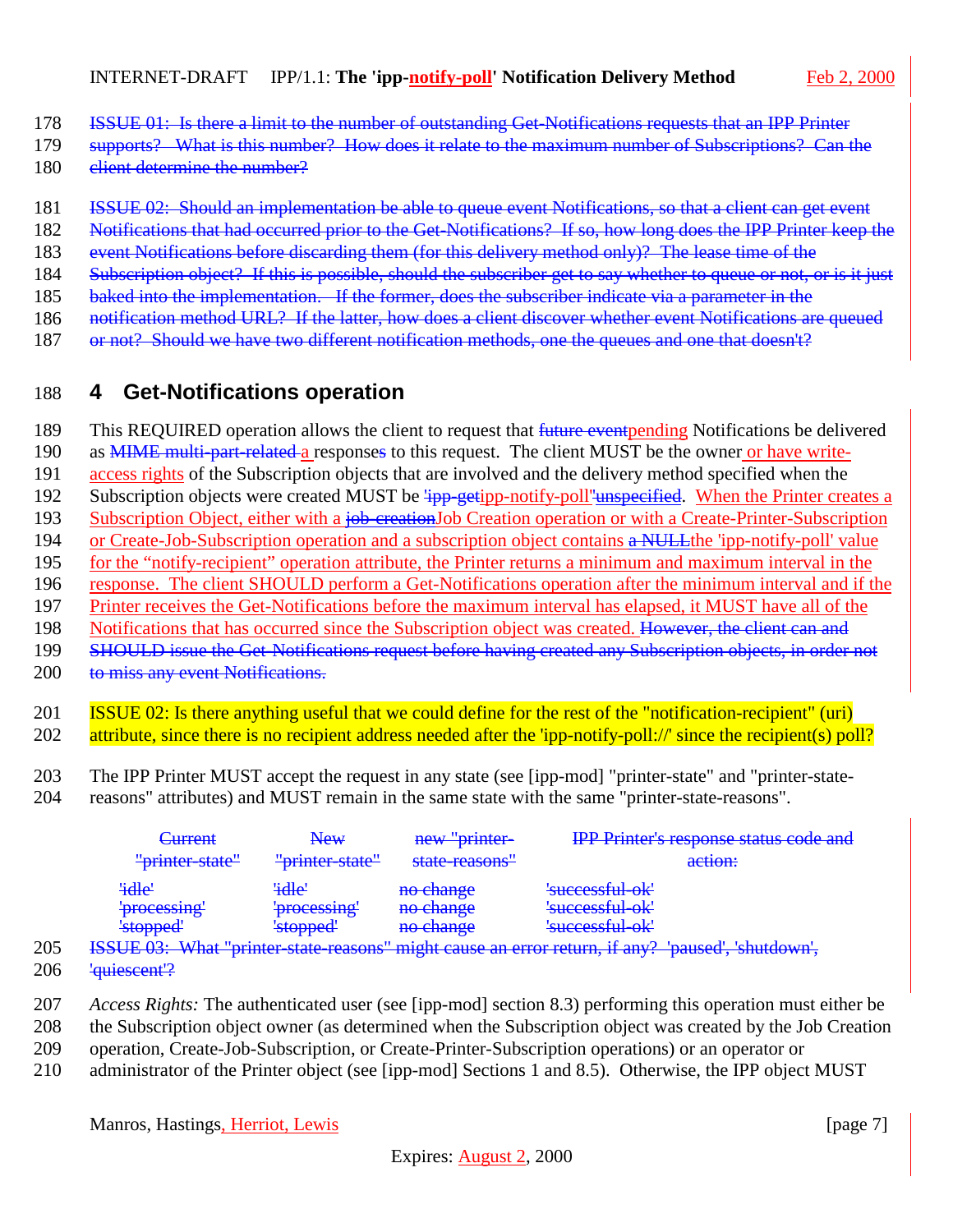#### <span id="page-7-0"></span>INTERNET-DRAFT IPP/1.1: **The 'ipp-notify-poll' Notification Delivery Method** Feb 2, 200

- reject the operation and return: 'client-error-forbidden', 'client-error-not-authenticated', or 'client-error-not-
- authorized' as appropriate.
- 4.1 Get-Notifications Request
- The following groups of attributes are part of the Get-Notifications Request:
- Group 1: Operation Attributes
- Natural Language and Character Set: The "attributes-charset" and "attributes-natural-language" attributes as described in [ipp-mod] section 3.1.4.1.
- Target:

- The "printer-uri" (uri) operation attribute which is the target for this operation as described in [ipp-mod] section 3.1.5.
- Requesting User Name:
- The "requesting-user-name" (name(MAX)) attribute SHOULD be supplied by the client as described in [ipp-mod] section 8.3.
- "subscription-ids" (1setOf integer(1:MAX)):
- The client OPTIONALLY supplies this attribute. The Printer object MUST support this attribute. It 230 is an integer value that identifies one or more the Subscription objects for which event Notifications 231 are being requested. If the client supplies this attribute, but none of the Subscription objects is are 232 not found, the IPP Printer MUST return the 'client-error-not-found' status code. If some are found and others are not, the ones that are not found are return in the Unsupported Attributes.
- If the client does not supply this attribute, then the IPP Printer returns event Notifications for all Subscription objects for which the client is the owner and the "notify-recipients" attribute is 237 NULL ipp-get ipp-notify-poll'. It is not an error if there are currently no Subscription objects for this 238 client; the response then contains no Notifications. the client can create Subscription objects later 239 that will start returning event Notifications as responses to this operation.
- 240 <del>1.24.2</del> Get-Notifications Response

 The Printer object returns either an immediate error response or a successful response with status code: 'successful-ok' when the first event occurs, i.e., when the Printer delivers the first event Notification.

Group 1: Operation Attributes

Status Message:

- In addition to the REQUIRED status code returned in every response, the response OPTIONALLY includes a "status-message" (text(255)) and/or a "detailed-status-message" (text(MAX)) operation attribute as described in [ipp-mod] sections 13 and 3.1.6.
- 

Manros, Hastings, Herriot, Lewis [page 8] [page 8]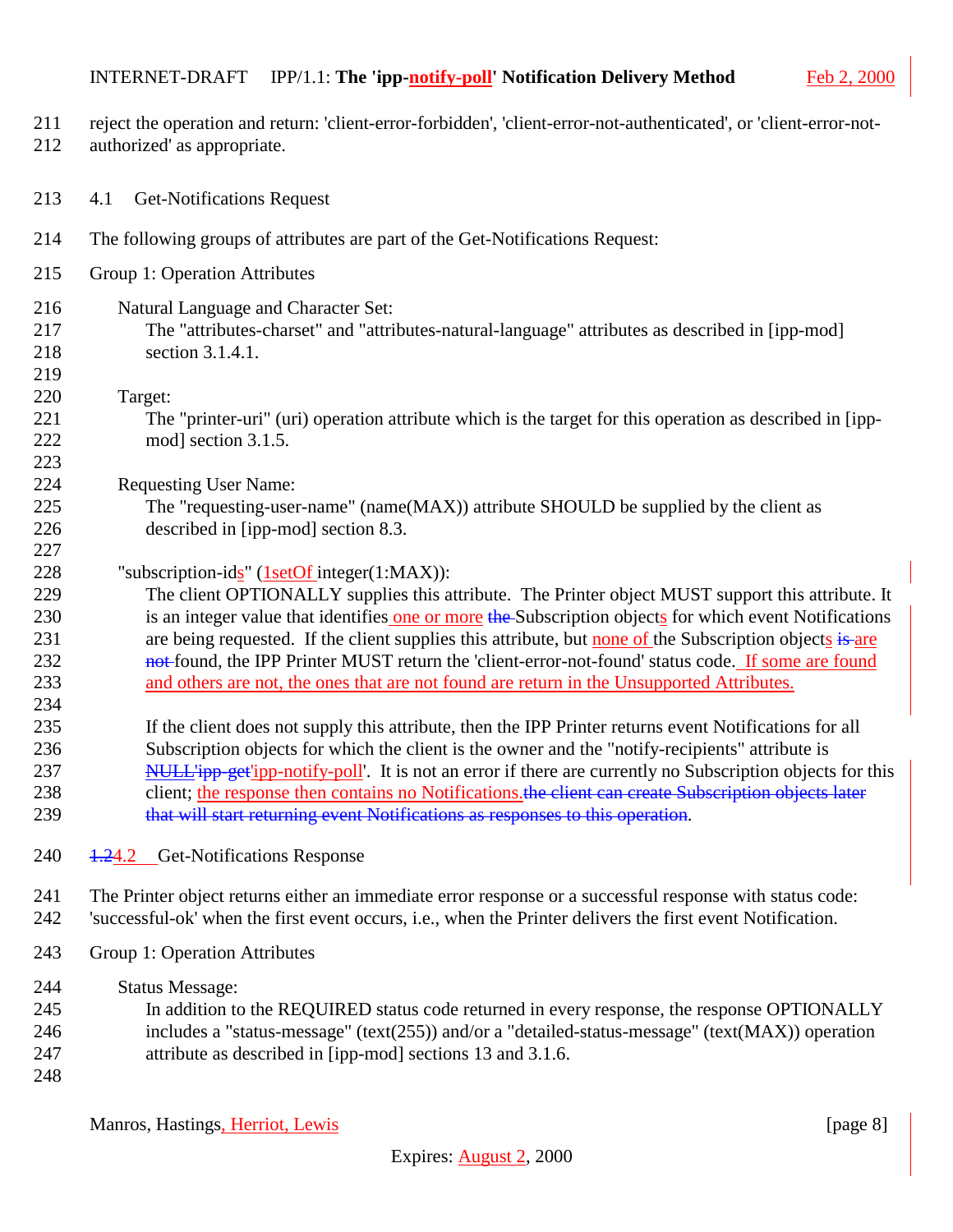| 249 | Natural Language and Character Set:                                                                      |
|-----|----------------------------------------------------------------------------------------------------------|
| 250 | The "attributes-charset" and "attributes-natural-language" attributes as described in [ipp-mod]          |
| 251 | section 3.1.4.2.                                                                                         |
| 252 |                                                                                                          |
| 253 | "minimum-time-interval" (integer(0:MAX)):                                                                |
| 254 | The value of this attribute is the minimum number of seconds that SHOULD elapse before the client        |
| 255 | performs this operation again for these subscription-ids. A client MAY perform this operation at any     |
| 256 | time, and a Printer MUST respond with all pending Notifications. A client observes this value in         |
| 257 | order to be a "good network citizen".                                                                    |
| 258 |                                                                                                          |
| 259 | "maximum-time-interval" (integer(0:MAX)):                                                                |
| 260 | The value of this attribute is the maximum number of seconds that SHOULD elapse before this              |
| 261 | client SHOULD issue a Printer receives this operation again for these subscription-ids. A Printer        |
| 262 | MUST preserve all Notifications that occur for the number of seconds specified by this attribute         |
| 263 | starting at the time it is sent in a response. A client MAY perform this operation at any time, and a    |
| 264 | Printer MUST respond with all pending Notifications. If a Printer receives this operation after this     |
| 265 | time interval, it may SHOULD have discarded some Notifications since the last response.                  |
| 266 |                                                                                                          |
| 267 | <b>ISSUE 04 - Or MUST the Printer discard events that occurred earlier than the sliding time window</b>  |
| 268 | specified by the difference between these two values? Otherwise, the clients may get back a lot of       |
| 269 | duplicate events on subsequent requests.                                                                 |
| 270 |                                                                                                          |
| 271 |                                                                                                          |
| 272 | Group 2: Unsupported Attributes                                                                          |
| 273 | See [ipp-mod] section 3.1.7 for details on returning Unsupported Attributes.                             |
| 274 |                                                                                                          |
| 275 | If the "requested attributes subscription-ids" attribute containeds subscription-ids that do not exist,  |
| 276 | the Printer returns them they are returned in this group as value of the "subscription-idsrequested-     |
| 277 | attributes" attribute.                                                                                   |
| 278 |                                                                                                          |
| 279 | Group 3 through N: Generic Object Attributes Notification Attributes                                     |
| 280 | The Printer object responds with one event Notification per Group for each pending Notification          |
| 281 | that meets the criteria specified by the subscription-ids attribute and requesting user name. (see [ipp- |
| 282 | ntfy]). H there are multiple events that occur at the same time, the Printer object returns them in      |
| 283 | separate MIME multi-part-related responses, each as separate IPP operation responses, as well. The       |
| 284 | HTTP channel is kept open for an indefinite period, so that the IPP Printer continues to return          |
| 285 | additional parts of the MIME multi-part related responses for each event Notification as it occurs.      |
| 286 | <b>ISSUE 04 - Is this correct for MIME multi-part-related responses? This need prototyping.</b>          |

Manros, Hastings<u>, Herriot, Lewis</u> [page 9]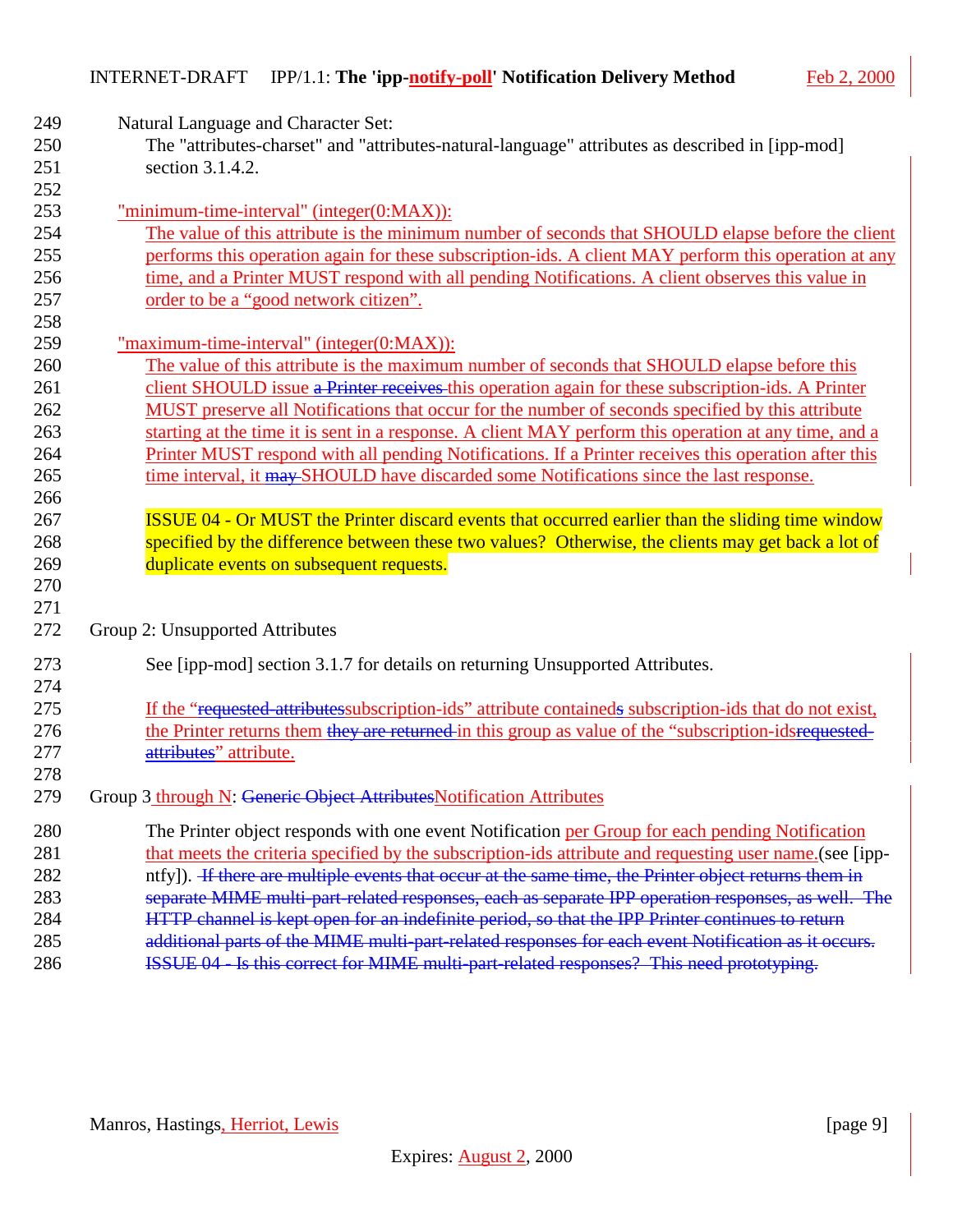## <span id="page-9-0"></span> **5 Extension to Print-Job, Print-URI, Create-Job, Create-Printer-Subscription and Create-Printer-Subscription**

- 5.1 Response
- When Print-Job, Print-URI or Create-Job contains a "job-notify" attribute and the "notify-recipient" is 'ipp-291 notify-poll'NULL, the response contains two additional Operation Attributes that pertain to subscriptions.
- When Create-Job-Subscription or Create-Printer-Subscription operation contains a "notify-recipient" that is
- 'ipp-notify-poll'NULL, the response contains two additional Operation Attributes that pertain to
- subscriptions.
- Group 1: Operation Attributes
- "minimum-time-interval" (integer(0:MAX)):
- The value of this attribute is the minimum number of seconds that SHOULD elapse before the client performs the Get-Notification operation for the first time with any subscription-ids returned with this job. A client MAY perform the Get-Notification operation at any time, and a Printer MUST respond with all pending Notifications. A client observes this value in order to be a "good network citizen".
- **ISSUE 05:** if we don't want to have Job Creation operations return subscription id's, then allow a "job-ids" operation attribute in the Get-Notifications request in addition to the "subscription-ids" operation attribute.
- 
- "maximum-time-interval" (integer(0:MAX)):
- The value of this attribute is the maximum number of seconds that SHOULD elapse before a Printer receives the Get-Notification operation for the first time with any subscription-ids returned with this 310 job. A Printer MUST preserve all Notifications that occur for the number of seconds specified by 311 this attribute starting at the time it is sent in a response. A client MAY perform the Get-Notification operation at any time, and a Printer MUST respond with all pending Notifications. If a Printer receives a Get-Notification operation after this time interval, it may have discarded some
- Notifications since the last response.
- 

# **6 Encoding**

- The operation-id assigned for the Get-Notification operation is:
- 0x00??
- and should be added to the next version of [ipp-mod] section 4.4.15 "operations-supported".

This notification delivery method uses the IPP transport and encoding [ipp-pro] for the Get-Notifications

operation with one extension:

Manros, Hastings, Herriot, Lewis [page 10]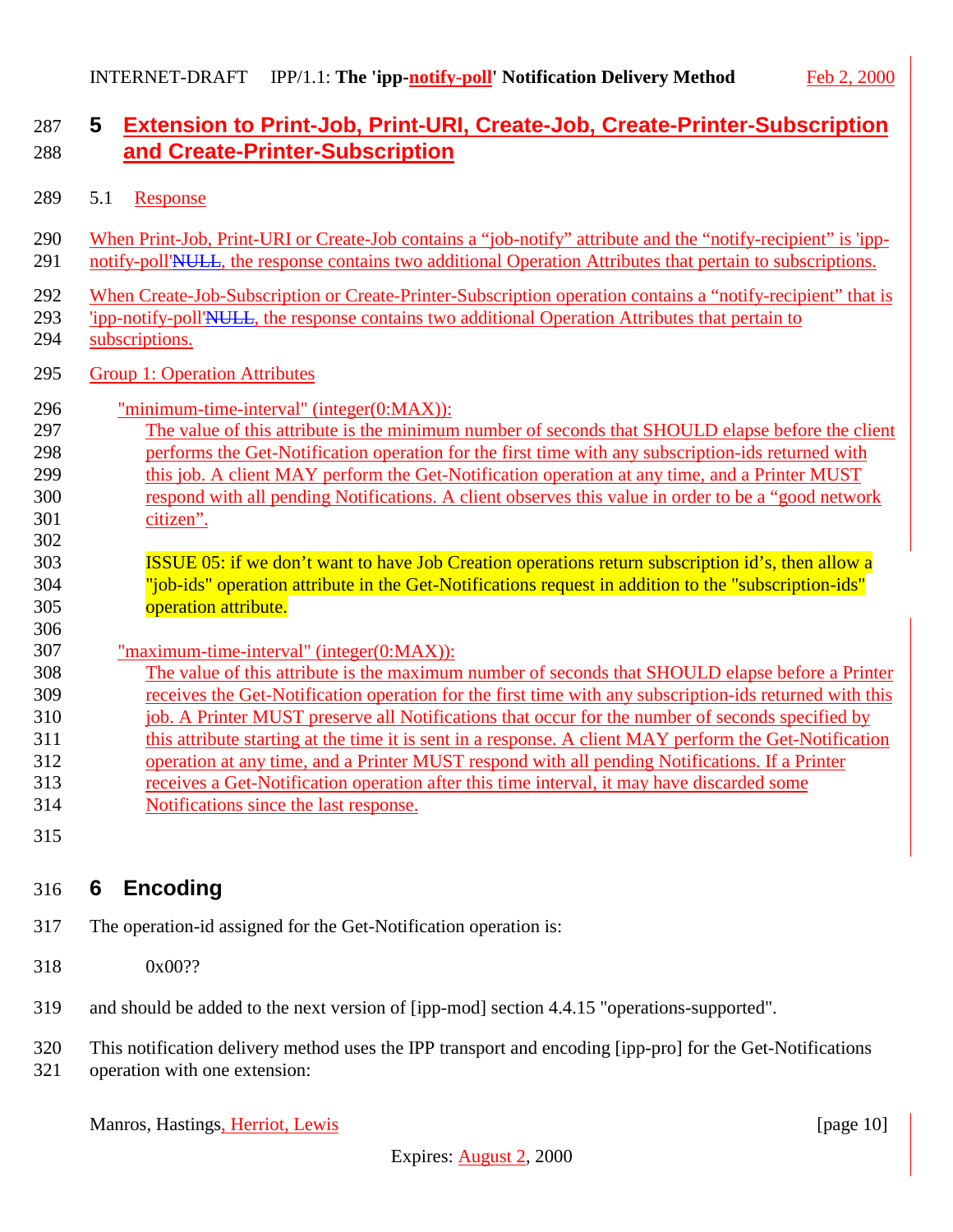<span id="page-10-0"></span> Instead of defining a new object attribute tag, a Generic Object attributes tag is defined that is used for all new objects, such as Subscription objects, etc. Then this one new tag can also be used for the

Get-Notifications response Group 3 tag and subsequent groups in section [4.2:](#page-7-0)

325 generic-objectnotification-attributes-tag =  $%x07$ ?? ; tag of  $7$ ?

### **7 IANA Considerations**

327 IANA will be asked to register this  $\frac{1}{1}$  and  $\frac{1}{2}$  poll' notification delivery scheme.

#### **8 Internationalization Considerations**

329 With the 'ipp-getipp-notify-poll' method defined in this document, the client cannot request the Human Consumable form by supplying the "notify-text-format" operation attribute (see [ipp-ntfy]). Therefore, the IPP Printer does not have to perform any localization with this notification delivery method. However, the client when it receives the Get-Notifications response is expected to localize the attributes that have the 'keyword' attribute syntax according to the charset and natural language requested in the Get-Notifications request.

## **9 Security Considerations**

The IPP Model and Semantics document [ipp-mod] discusses high level security requirements (Client

Authentication, Server Authentication and Operation Privacy). Client Authentication is the mechanism by

which the client proves its identity to the server in a secure manner. Server Authentication is the

mechanism by which the server proves its identity to the client in a secure manner. Operation Privacy is

defined as a mechanism for protecting operations from eavesdropping.

Unlike other event Notification delivery methods in which the IPP Printer initiates the event Notification,

with the method defined in this document, the Notification Recipient is the client who issues the Get-

Notifications operation. Therefore, there is no chance of "spam" notifications with this method.

Furthermore, such a client can close down the HTTP channel at any time, and so can avoid future unwanted

event Notifications at any time.

### **10 References**

- [ipp-mod]
- R. deBry, T. Hastings, R. Herriot, S. Isaacson, P. Powell, "Internet Printing Protocol/1.0: Model and Semantics", <draft-ietf-ipp-model-v11-04.txt>, June, 1999.
- [ipp-ntfy]
- Isaacson, S., Martin, J., deBry, R., Hastings, T., Shepherd, M., Bergman, R., "Internet Printing
- Protocol/1.1: IPP Event Notification Specification", <draft-ietf-ipp-not-spec-01.txt>, October 14, 1999.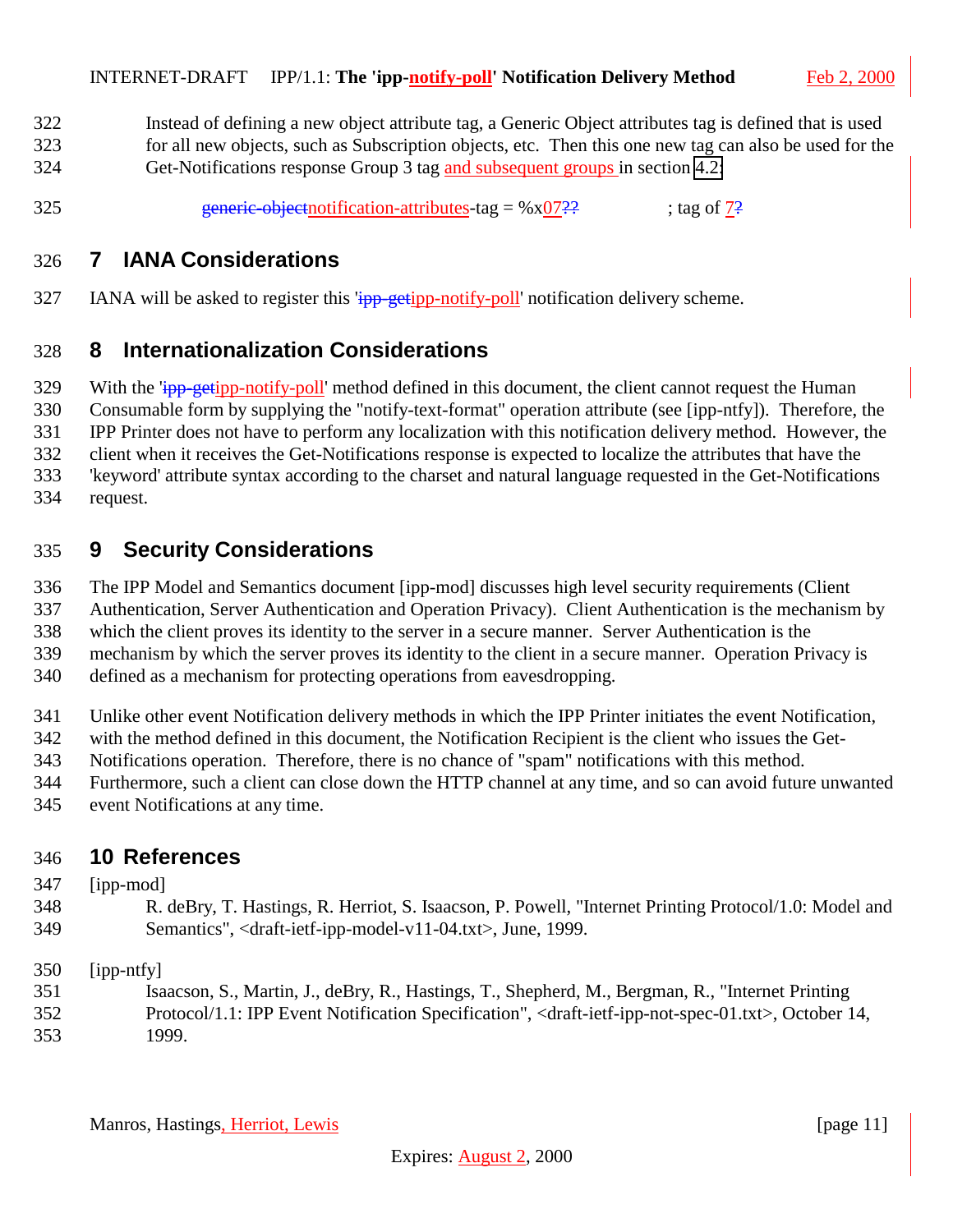<span id="page-11-0"></span>

| 354 | $[$ ipp-pro $]$                                                                              |
|-----|----------------------------------------------------------------------------------------------|
| 355 | Herriot, R., Butler, S., Moore, P., Tuner, R., "Internet Printing Protocol/1.1: Encoding and |
| 356 | Transport", draft-ietf-ipp-protocol-v11-03.txt, June, 1999.                                  |
|     |                                                                                              |
| 357 | [rfc2026]                                                                                    |
| 358 | S. Bradner, "The Internet Standards Process -- Revision 3", RFC 2026, October 1996.          |

- 359 [RFC2616]
- 360 R. Fielding, J. Gettys, J. Mogul, H. Frystyk, L. Masinter, P. Leach, T. Berners-Lee, "Hypertext 361 Transfer Protocol - HTTP/1.1", RFC 2616, June 1999.

#### 362 **11 Author's Addresses**

| 363 | <b>Robert Herriot</b>              |
|-----|------------------------------------|
| 364 | 3400 Hillview Ave., Bldg #1        |
| 365 | Palo Alto, CA 94304                |
| 366 |                                    |
| 367 | Phone: 650-813-7696                |
| 368 | Fax: 650-813-6860                  |
| 369 | Email: rherriot@pahv.xerox.com     |
| 370 | Carl-Uno Manros                    |
| 371 | <b>Xerox Corporation</b>           |
| 372 | 737 Hawaii St. ESAE 231            |
| 373 | El Segundo, CA 90245               |
| 374 |                                    |
| 375 | Phone: 310-333-8273                |
| 376 | Fax: 310-333-5514                  |
| 377 | e-mail: cmanros@cp10.es.xerox.com  |
| 378 |                                    |
| 379 | <b>Tom Hastings</b>                |
| 380 | <b>Xerox Corporation</b>           |
| 381 | 737 Hawaii St. ESAE 231            |
| 382 | El Segundo, CA 90245               |
| 383 |                                    |
| 384 | Phone: 310-333-6413                |
| 385 | Fax: 310-333-5514                  |
| 386 | e-mail: hastings@cp10.es.xerox.com |
| 387 |                                    |

### 388 **12 Full Copyright Statement**

- 389 Copyright (C) The Internet Society (1999). All Rights Reserved.
- 390 This document and translations of it may be copied and furnished to others, and derivative works that
- 391 comment on or otherwise explain it or assist in its implementation may be prepared, copied, published and

Manros, Hastings, Herriot, Lewis [page 12]